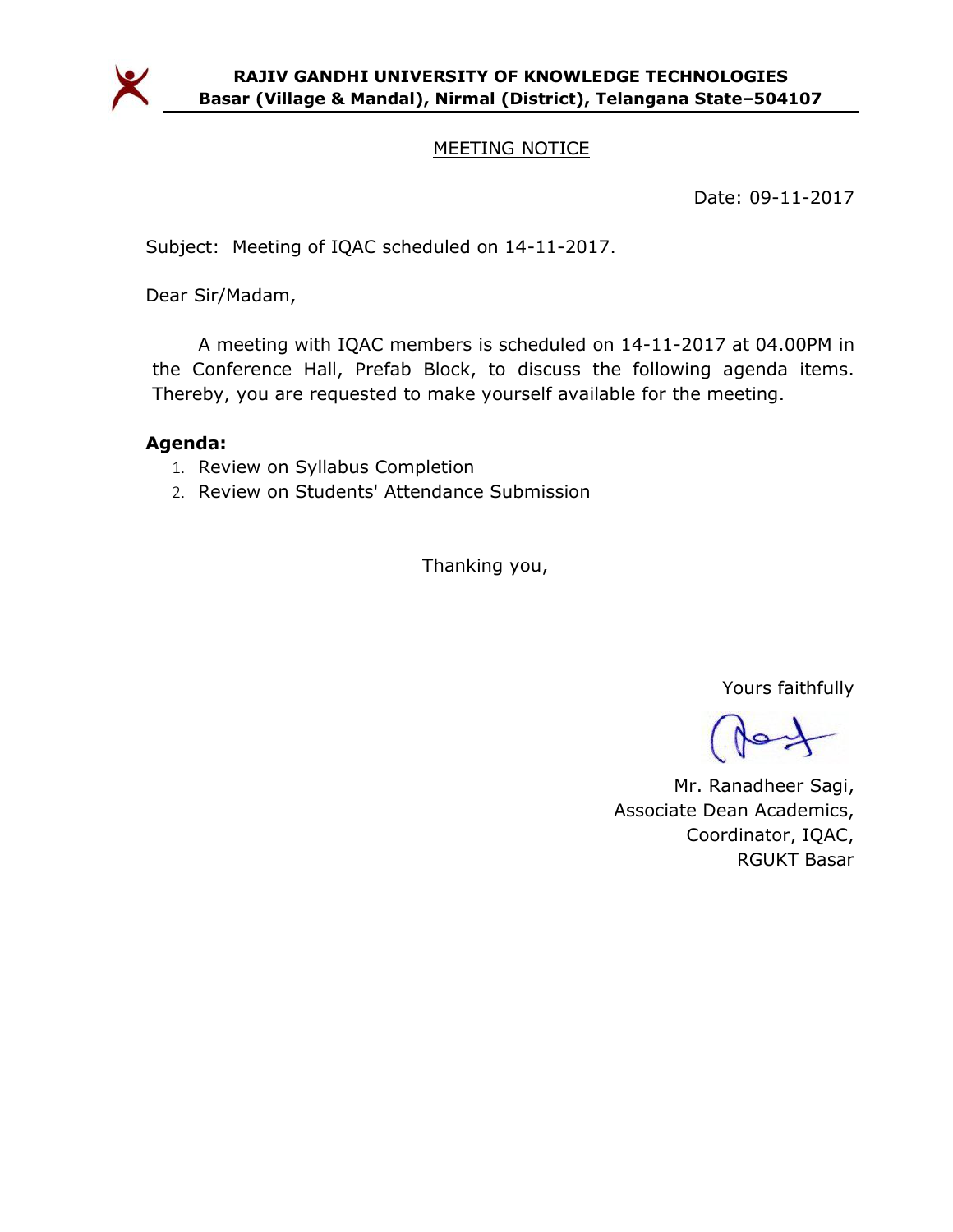

## Minutes of the Meeting Held on 14.11.2017 at 04.00PM in the Conference Hall, Prefab Block, RGUKT – Basar

#### Agenda:

- 1. Review on Syllabus Completion
- 2. Review on Students' Attendance Submission

#### Members Present:

- 1. Dr. A Ashok, IAS, Vice Chancellor, Chairperson
- 2. Prof. Srihari Somu, Professor, Senior Member
- 3. Prof. M. Sainath, Professor, Senior Member
- 4. Prof. T. Rajagopala Chary, Professor, Senior Member
- 5. Prof. S. Rajesham, Professor, Senior Member
- 6. Mr. Ranadheer Sagi. Associate Dean Academics, Coordinator
- 7. Mr. G Srinivas Sagar, Controller of Examinations, Member
- 8. Mr. K Mahesh, Head, Dept of ME, Member
- 9. Ms. Santhi Jagadeeswari, Head, Dept of CE, Member
- 10. Ms. K Nandini, Head, Dept of Chemical Engg., Member
- 11. Mr. A Ch MadhuSudana Rao, Head, Dept of ECE, Member
- 12. Mr. M Laxman, Head, Dept of EEE, Member
- 13. Mr. A Ashok Kumar, Head, Dept of MME, Member
- 14. Mr. G Ranjith Kumar, Head, Dept of CSE, Member

The Chairperson welcomed the members and presented the Agenda of the meeting. The members discussed the Agenda in detail and the following are the minutes of the meeting.

#### Item No. 1: Review on Syllabus coverage

The Associate Dean Academics has informed the members that the syllabus in some of the subjects has been covered towards the end of the semester in the form of extra classes which is not advisable. The syllabus should be planned uniformly during the semester from time to time. The HoDs have informed that the lab experiments were carried out with delay due to the timely procurement of necessary consumables.

#### Item No. 2: Review on Students' Attendance Submission

The Associate Dean Academics has circulated the department-wise attendance submission reports of faculty to the HoDs concerned. Hon'ble Vice Chancellor has suggested the members to monitor the students who are absent to the classes for a week or so and the same shall be intimated to the Chief Warden office for necessary steps like informing the concerned parents about the status of their son/daughter.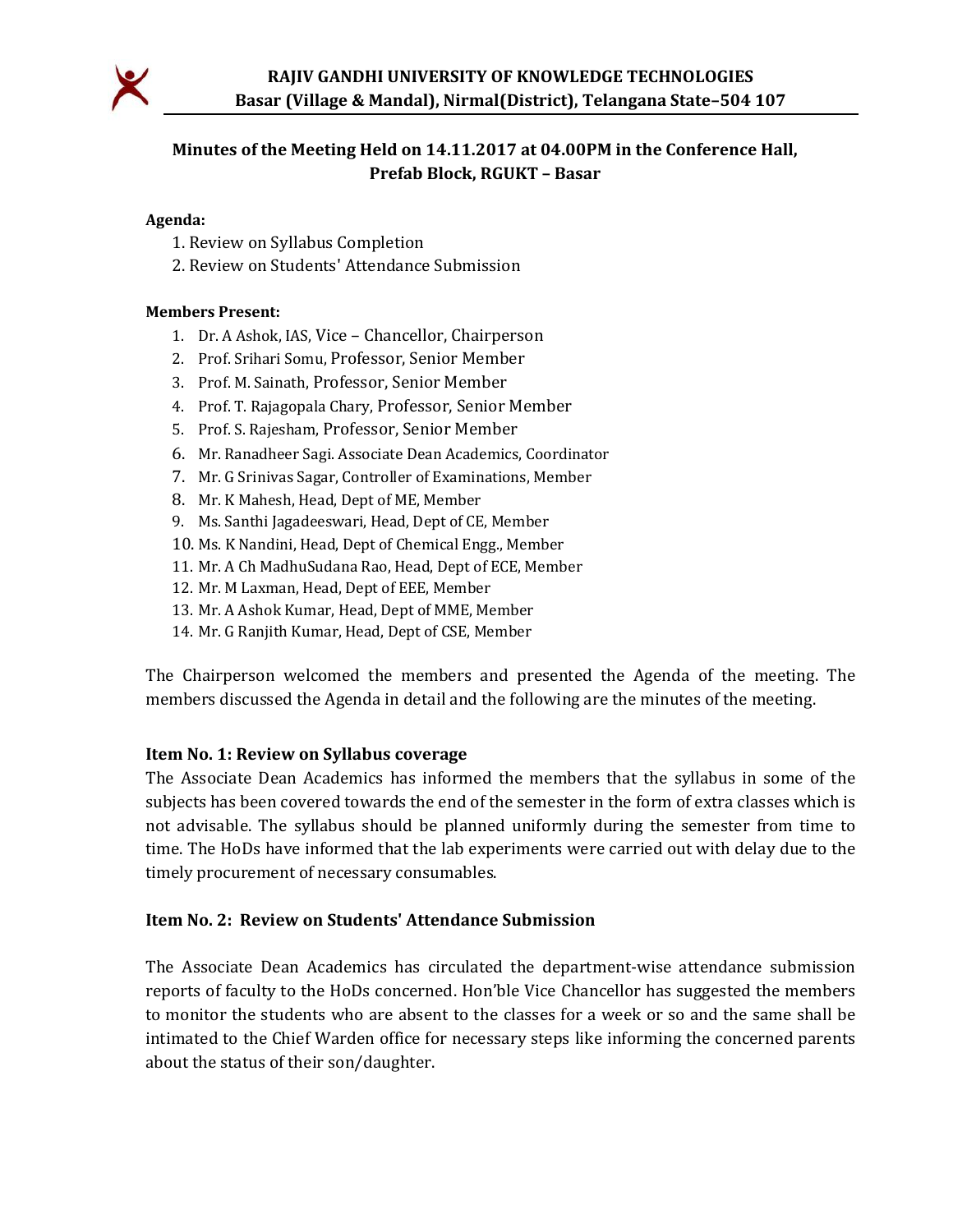The Associate Dean Academics has informed the members that the faculty and staff feedback is taken as per the modifications suggested in the earlier meeting i.e., 13-07-2017.

At the end of the meeting, the Vice Chancellor has thanked the members.